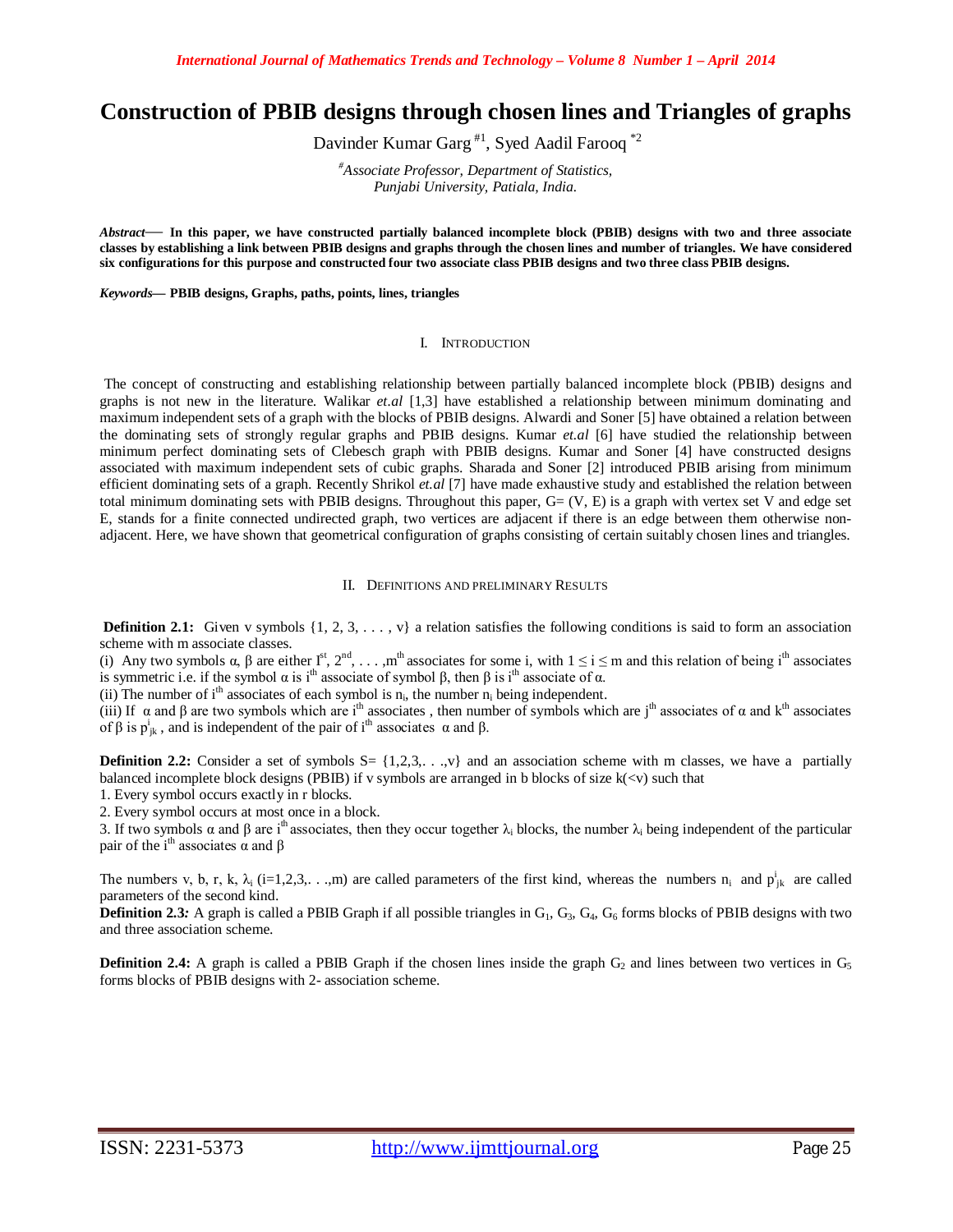### III. CONSTRUCTION OF DESIGNS

*Theorem 3.1:* The set of all possible triangles in graph  $G_1$  shown below forms blocks of PBIB design with two associate class association scheme.



|  |  | Proof: We see that all possible triangle triplets of graph $G_1$ are given by          |
|--|--|----------------------------------------------------------------------------------------|
|  |  | 1. $\{1, 6, 9\}$ 2. $\{2, 6, 7\}$ 3. $\{3, 7, 8\}$ 4. $\{4, 8, 10\}$ 5. $\{5, 9, 10\}$ |
|  |  | 6. $\{1, 3, 10\}$ 7. $\{1, 4, 7\}$ 8. $\{2, 5, 8\}$ 9. $\{5, 6, 3\}$ 10. $\{4, 9, 2\}$ |

We observe that each of the symbol in the above triangle triplets occurs in exactly r sets. Also, we can verify the conditions  $v = b$ k, as v=10, b=10, r=3. k=3. By considering all possible triangle triplets as blocks, a PBIB designs with two associate class association scheme can be constructed. This association scheme is defined as under:

"Consider those blocks which have exactly one treatment in common, namely  $\theta$ . Treatments which occur with treatment  $\theta$  are first associates and all the remaining treatments are  $2<sup>nd</sup>$  associates of  $\theta$ ".

| Symbols | $Ist$ associates | $2^{nd}$ associates |  |
|---------|------------------|---------------------|--|
| 1.      | 2,5,8            | 3,4,6,7,9,10        |  |
| 2.      | 1,3,10           | 4,5,6,7,8,9         |  |
| 3.      | 2,3,9            | 1,5,6,7,8,10        |  |
| 4.      | 3,5,6            | 1,2,7,8,9,10        |  |
| 5.      | 1,4,5            | 2,3,6,8,9,10        |  |
| 6.      | 4,6,8            | 1,2,3,5,7,9         |  |
| 7.      | 5,9,10           | 1,2,3,4,6,8         |  |
| 8.      | 1,6,9            | 2, 3, 4, 5, 7, 10   |  |
| 9.      | 3.7,8            | 1,2,4,5,6,10        |  |
| 10.     | 2,6,7            | 1,3,4,5,8,9         |  |

The following table shows the association scheme with two associate classes.

Thus the graph G<sub>1</sub> is a PBIB –graph with the parameters of first kind ( v, b, r, k,  $\lambda_1$ ,  $\lambda_2$ ) are given by v=10, b=10, r=3, k=3,  $\lambda_1$ =0,  $\lambda_2$  =1 and parameters of second kind(n<sub>1</sub>,n<sub>2</sub>) are given by n<sub>1</sub>=3,n<sub>2</sub>=6.

Also the P-matrices of the association scheme are

| $\boldsymbol{0}$ | $\overline{2}$                                       |                                                      |  |
|------------------|------------------------------------------------------|------------------------------------------------------|--|
|                  | $P_1 = \begin{bmatrix} 0 & 2 \\ 2 & 4 \end{bmatrix}$ |                                                      |  |
|                  | $ +$ $-$                                             | $P_2 = \begin{bmatrix} 1 & 2 \\ 2 & 3 \end{bmatrix}$ |  |

 $E_1$ =65.07%,  $E_2$ =75.92%, E=71.92%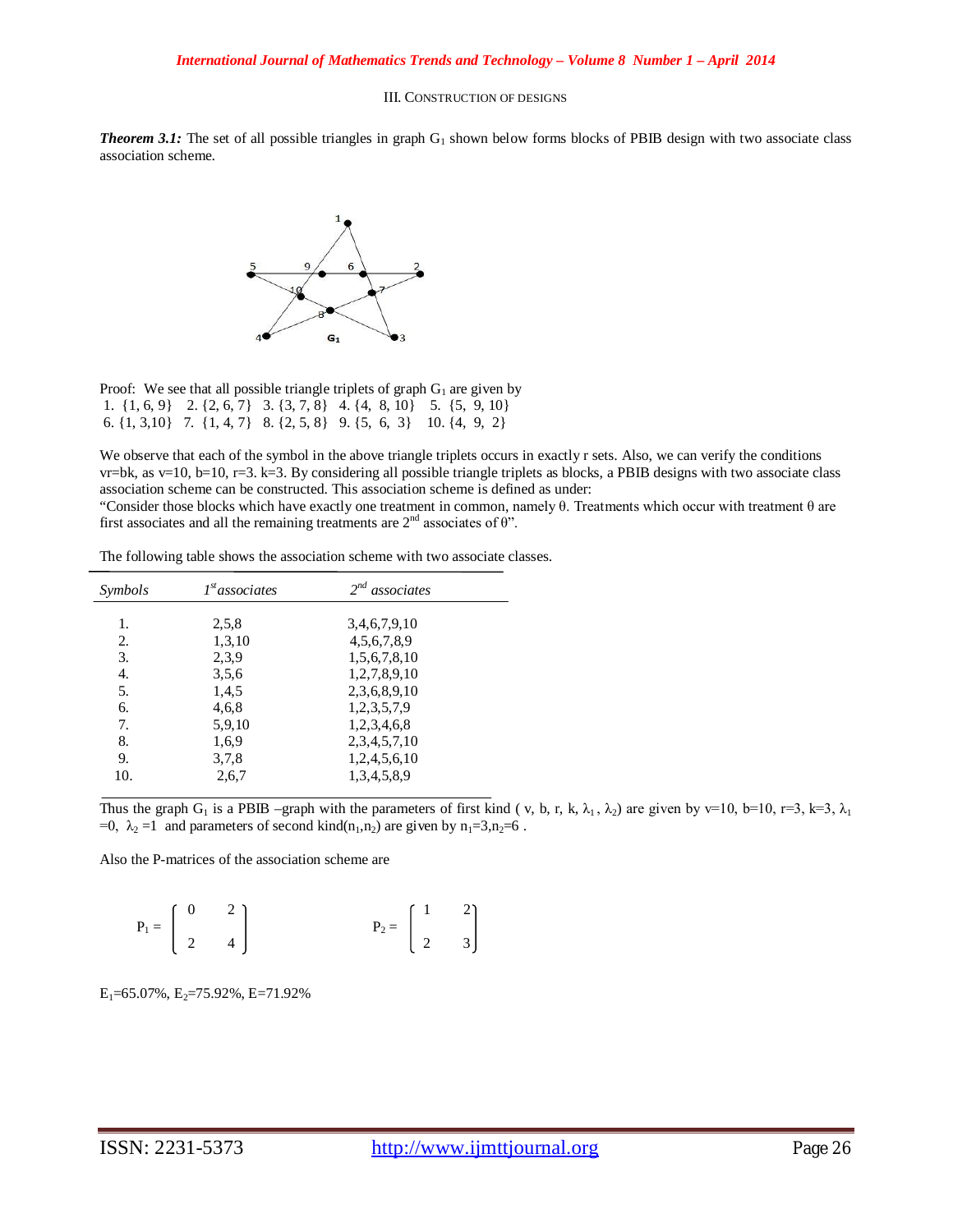*Theorem 3.2:* The set of all possible quadruplets in Pentagon graph  $G_2$  shown below is a PBIB design with two associate class association scheme.

Proof: By taking points of the graph  $G_2$  shown below as the treatments, and lines inside the Pentagram as the set of blocks of a PBIB design. The blocks of  $G_2$  are given by



## 1. {1, 6, 8, 3} 2.{1, 4, 7, 10} 3.{2, 6, 7, 5} 4. {2, 8, 9, 4} 5.{3, 9, 10, 5}

We observe that each of the symbol in the above quadruplets occurs in exactly r sets. Also, we can verify the conditions vr=bk, as v=10, b=5, r=2, k=4. By considering quadruplets as blocks, a PBIB designs with two associate class association scheme can be constructed . This association scheme is defined as under:

"Consider those blocks which have exactly one treatment in common namely  $\theta$ . Treatment which occur with  $\theta$  are first associates and all the remaining treatments are  $2<sup>nd</sup>$  associates of  $\theta$ ".

| Symbols | $Ist$ associate | $2^{nd}$ associate |  |  |
|---------|-----------------|--------------------|--|--|
| 1.      | 2,5,9           | 3,4,6,7,8,10       |  |  |
| 2.      | 1,3,10          | 4, 5, 6, 7, 8, 9   |  |  |
| 3.      | 2,4,7           | 1,5,6,8,9,10       |  |  |
| 4.      | 3,5,6           | 1,2,7,8,9,10       |  |  |
| 5.      | 1,4,8           | 2,3,6,7,9,10       |  |  |
| 6.      | 4,9,10          | 1,2,3,5,7,8        |  |  |
| 7.      | 2,4,6           | 1,4 10,3,5,9       |  |  |
| 8.      | 5,7,10          | 1,2,3,4,6,9        |  |  |
| 9.      | 1,6,7           | 2,4,8,3,5,10       |  |  |
| 10.     | 2,6,8           | 1,4,7,3,5,9        |  |  |

The following table explains the association scheme with two associate classes:

The parameters of first kind (v, b, r, k,  $\lambda_1$ ,  $\lambda_2$ ) are given by v=10, b=5, r=2, k=4,  $\lambda_1$  =0,  $\lambda_2$  =1 and parameters of second kind (n<sub>1</sub>,  $n_2$ ) are given by  $n_1=3$ ,  $n_2=6$ .

Also the P-matrices of the association scheme are

| $P_1 = \begin{bmatrix} 0 & 2 \\ 2 & 4 \end{bmatrix}$ | $\left( \frac{2}{2} \right)$ | $P_2 = \begin{bmatrix} 1 & 1 \\ 2 & 3 \end{bmatrix}$ |  |
|------------------------------------------------------|------------------------------|------------------------------------------------------|--|
|                                                      |                              |                                                      |  |
|                                                      |                              |                                                      |  |

 $E_1$ =71.42%,  $E_2$ =83.33%, E=78. 94%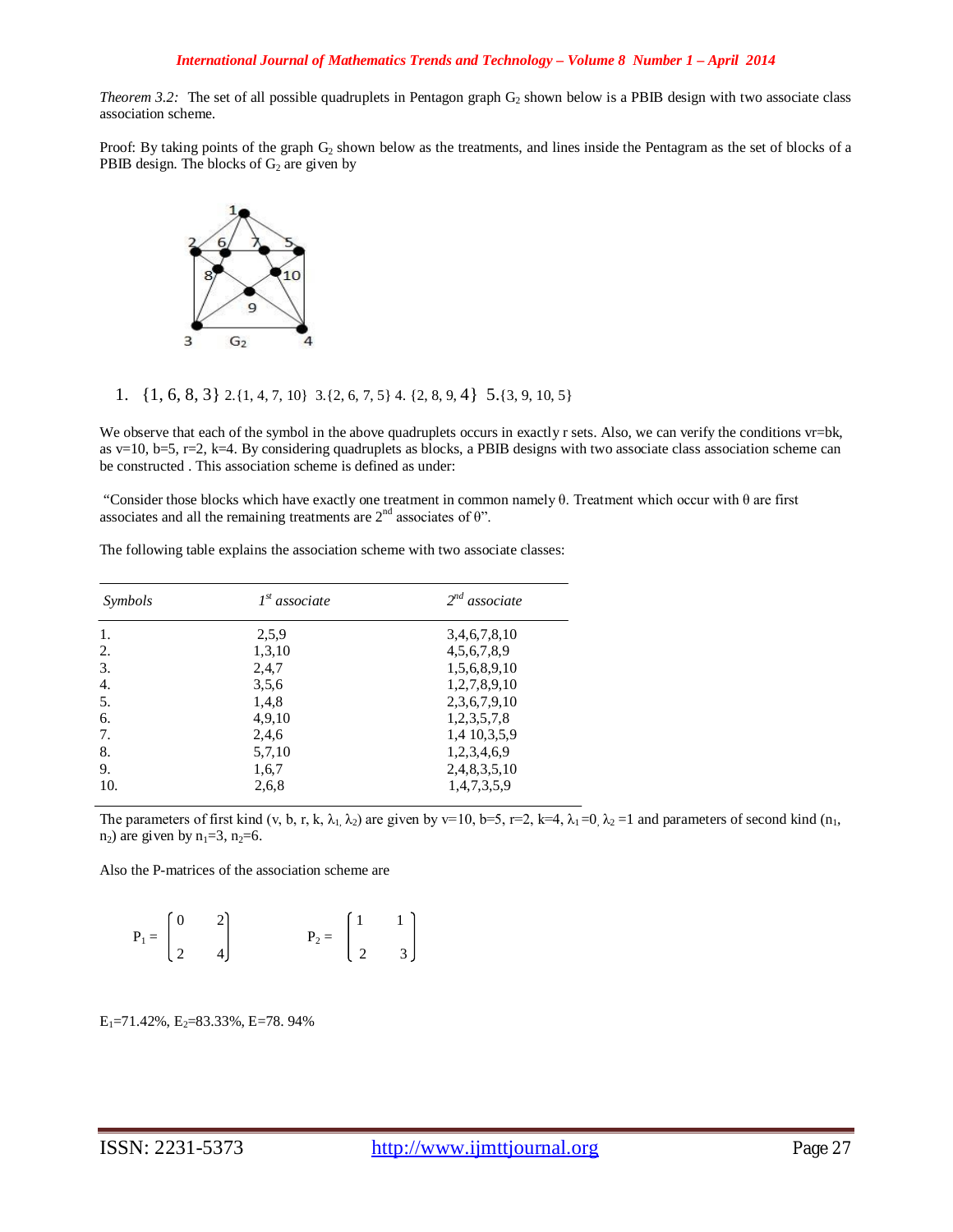**Theorem 3.3:** The set of all possible triangles in pappus graph  $G_3$  forms blocks of PBIB designs with two associate class association scheme.

Proof: By taking points of the graph  $G_3$  shown below as the treatments, and blocks of the designs are all possible triangles in a pappus graph.



The blocks of the graph  $G_3$  are given by

 1. {1,2,7} 2. {1,8,7} 3.{1,5,3} 4.{1,6,5} 5. {2,7,9} 6.{2,3,9} 7.{3,8,9} 8.{4,7,8} 9.{4,5,7} 10.{4,8,6} 11.{5,7,9} 12.{6,8,9} 13.{5,6,9} 14.{1,3,8} 15.{2,3,4} 16.{3,4,5} 17.{2,4,6} 18.{1,2,6}

We observe each of the above symbol in the above triangle triplets sets occurs exactly in r sets. Also, we can verify the conditions vr=bk, as v=9, b=18, r=6, k=3. By considering all possible triangles triplets as blocks a PBIB designs with two associate class association scheme can be constructed. This association scheme is defined as under:

"A pair of treatments, say u and v together are either  $\lambda_1$  times or  $\lambda_2$  times. Those occurring together  $\lambda_1 = 0$  times are first associates and all the remaining treatments  $\lambda_2=2$  are second associates of each other".

The following table explains the association scheme with two associate classes

| Symbols | $Ist$ associates | $2^{nd}$ associates |
|---------|------------------|---------------------|
| 1.      | 4,9              | 2, 3, 5, 6, 7, 8    |
| 2.      | 5,8              | 1,3,4,6,7,9         |
| 3.      | 6,7              | 1,2,4,5,8,9         |
| 4.      | 1,9              | 2,3,5,6,7,8         |
| 5.      | 2,8              | 1,3,4,6,7,9         |
| 6.      | 3,7              | 1,2,4,5,8,9         |
| 7.      | 3,6              | 1,2,4,5,8,9         |
| 8.      | 2,5              | 1,3,4,6,7,9         |
| 9.      | 1,4              | 2, 3, 5, 6, 7, 8    |

Thus the graph G<sub>3</sub> is a PBIB-graph with the parameters of first kind (v, b, r, k,  $\lambda_1$ ,  $\lambda_2$ ) are given by V=9, b=18, r=6, k=3,  $\lambda_1$  =0,  $\lambda_2$ =2 and parameters of second kind  $(n_1, n_2)$  are given by  $n_1=2$ ,  $n_2=6$ .

Also the P-matrices of the association scheme are

|  | $\boldsymbol{0}$                                     |                                                      |  |
|--|------------------------------------------------------|------------------------------------------------------|--|
|  | $P_1 = \begin{bmatrix} 1 & 0 \\ 0 & 6 \end{bmatrix}$ | $P_2 = \begin{bmatrix} 0 & 2 \\ 2 & 3 \end{bmatrix}$ |  |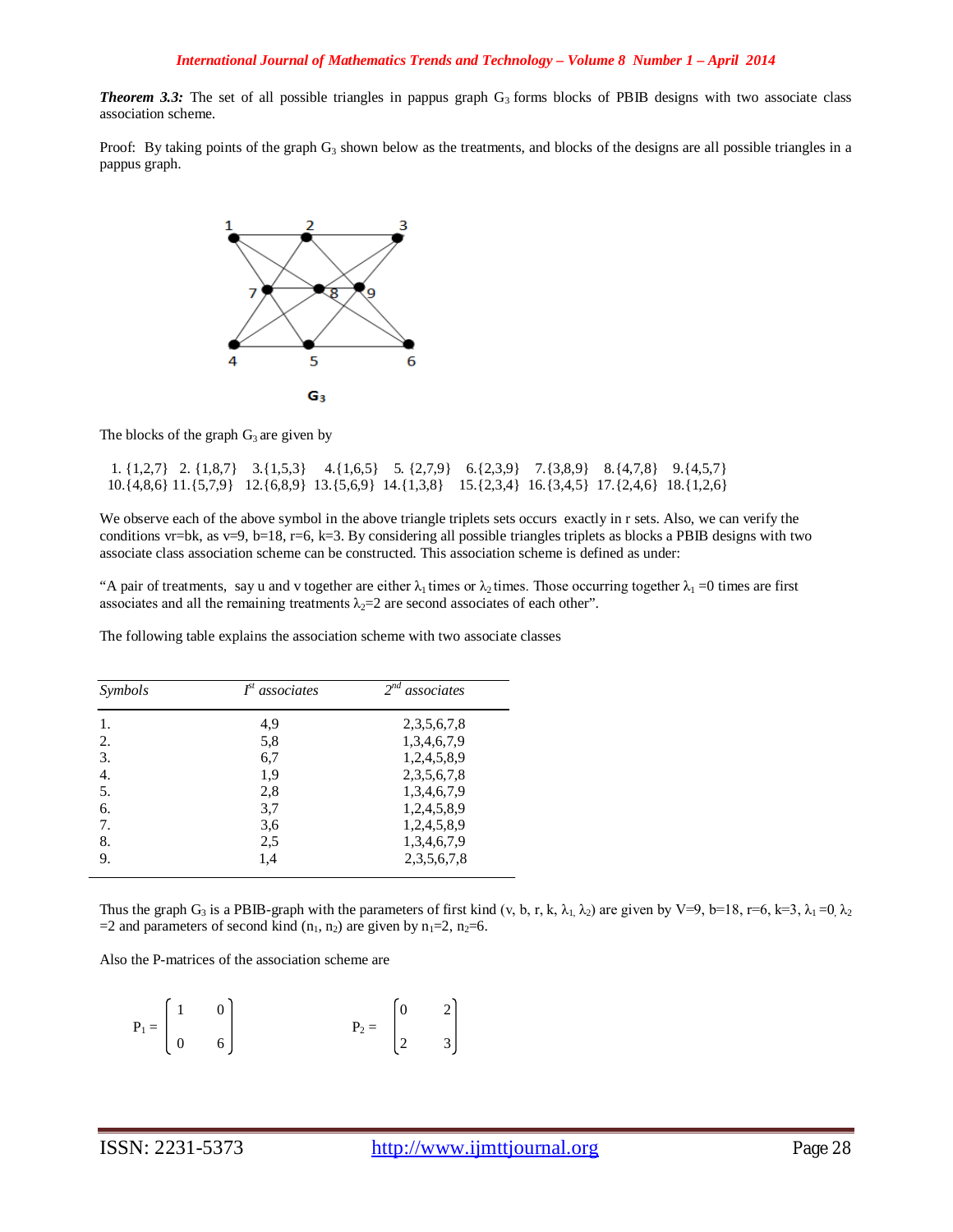$E_1$ =66.67%,  $E_2$ =75%, E=72. 92%

Theorem 3.4: The set of all possible triangles in Hexagon graph  $G_4$  shown below forms blocks of PBIB designs with two associate class association scheme.

Proof: By taking points of the graph G<sub>4</sub> shown below as the treatments and blocks are all possible triangles in a Hexagon graph. We see that all possible triangles of the graph  $G<sub>5</sub>$  are given by

1.{1,3,5} 2.{1,6,5} 3.{2,4,6} 4.{2,3,4}



We observe that each of the symbol in the above triangle triplets occurs in exactly r sets. Also, we can verify the conditions  $v = b$ k, as v=6, b=4, r=2, k=3. By considering all possible triangles triplets as blocks, a PBIB designs with two associate class association scheme can be constructed. This association scheme can be defined as under:

"Consider two sets, say P and Q not having any symbol common between them. Also consider two sets, say R and S not having any symbol common between them. Then symbols common between either P with R and S or Q with R and S are first associate of each other and all the remaining treatments are  $2<sup>nd</sup>$  associates of each other".

The following table explains the association scheme with two associate classes:

| Symbols          | $Ist$ associates | $2^{nd}$ associates |
|------------------|------------------|---------------------|
|                  | 2,4,6            | 3,5                 |
| 2.               | 1,3,5            | 4,6                 |
| 3.               | 2,4,6            | 1,5                 |
| 4.               | 1,3,5            | 2,6                 |
| $\overline{5}$ . | 2,4,6            | 1,3                 |
| 6.               | 1,3,5            | 2,4                 |

The parameters of first kind (v, b, r, k,  $\lambda_1$ ,  $\lambda_2$ ) are given by v=6, b=4, r=2, k=3,  $\lambda_1$  =0,  $\lambda_2$  =1 and parameters of second kind (n<sub>1</sub>, n<sub>2</sub>) are given by  $n_1=3$ ,  $n_2=2$ .

Also the P-matrices of the association scheme are

| $\mathbf{P}_1 = \begin{bmatrix} 0 && 2 \\ \\ 2 && 0 \end{bmatrix}$ |  |  | $\mathbf{P}_2 = \left[ \begin{array}{cc} 3 && 0 \\ & & \\ 0 && 1 \end{array} \right]$ |
|--------------------------------------------------------------------|--|--|---------------------------------------------------------------------------------------|
|                                                                    |  |  |                                                                                       |
|                                                                    |  |  |                                                                                       |

 $E_1$ =55.55%,  $E_2$ =83.33%, E=64.10%

**Theorem 3.5:** The set of all quadruplets in a Petersen graph  $G<sub>5</sub>$  is a PBIB design with three associate class association scheme.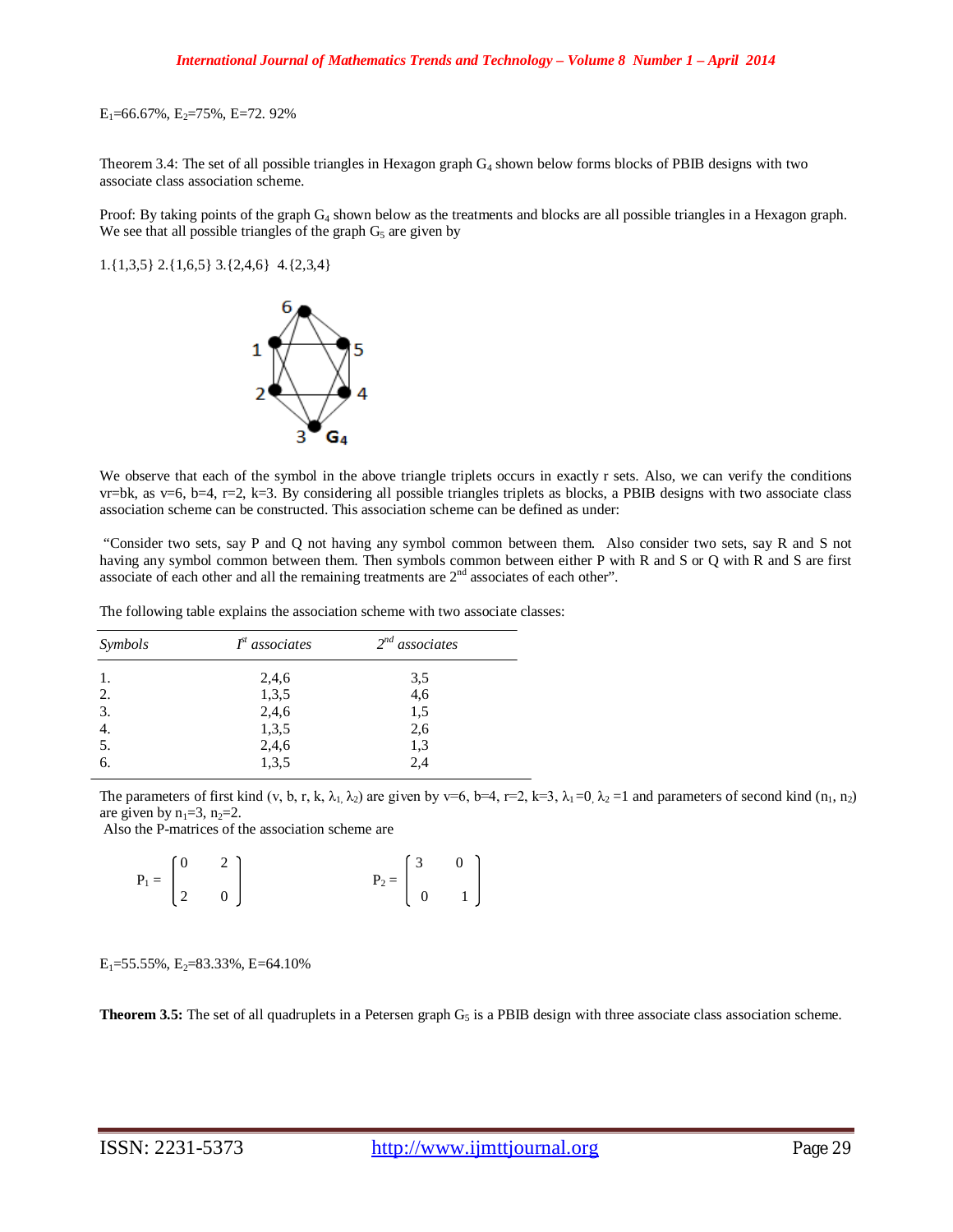**Proof:** By taking Points of the graph  $G_5$  shown below as the treatments and the lines inside the Petersen Graph as the set of blocks of a PBIB design. The blocks of the graph  $G<sub>5</sub>$  are given by



1. (1,10,8,3) 2.(1,10,7,4) 3.(2,9,6,5) 4.(2,9,7,4) 5.(3,8,6,5)

We observe that each of the symbol in the above quadruplets occurs in exactly r sets. Also, we can verify the conditions vr=bk, as v=10, b=5, r=2, k=4. By considering quadruplets as blocks, a PBIB designs with three associate class association scheme can be constructed. This association scheme is defined as under:

" A pair of treatments say u and v together occur either  $\lambda_1$  times or  $\lambda_2$  or  $\lambda_3$  times . Those occurring together  $\lambda_1=0$  times are first associates. Those occurring together  $\lambda_2 = 1$  times are first associates and all the remaining treatments are third associates of each other".

| Symbols | $Ist$ associates | $2^{nd}$ associates | $3^{rd}$<br>associates |
|---------|------------------|---------------------|------------------------|
| 1.      | 2,5,6,9          | 3,4,7,8             | 10                     |
| 2       | 1,3,8,10         | 4,5,6,7             | 9                      |
| 3.      | 2,4,7,9          | 1,5,6,10            | 8                      |
| 4.      | 3,5,6,8          | 1,2,9,10            |                        |
| 5.      | 1,4,7,10         | 2,3,8,9,            | 6                      |
| 6.      | 1,4,7,10         | 2,3,8,9,            |                        |
| 7.      | 3,5,6,8          | 1,2,9,10            | 4                      |
| 8.      | 2,4,7,9          | 1,5,6,10            | 3                      |
| 9.      | 1,3,8,10         | 4,5,6,7             | 2                      |
| 10.     | 2,5,6,9          | 3,4,7,8             |                        |

The following table explains the association scheme with three associate classes:

Thus the graph G<sub>6</sub> is a PBIB –graph with the parameters of first kind (v, b, r, k,  $\lambda_1$ ,  $\lambda_2$ ,  $\lambda_3$ ) are given by v=10, b=5, r=2, k=4,  $\lambda_1$ =0,  $\lambda_2 = 1$ ,  $\lambda_3 = 2$  and parameters of second kind(n<sub>1</sub>, n<sub>2</sub>, n<sub>3</sub>) are given by n<sub>1</sub>=4, n<sub>2</sub>=4, n<sub>3</sub>=1.

Also the P-matrices of the association scheme are

|                                                                           |  |                                                                           |  | $P_3 = \begin{bmatrix} 0 & 1 & 0 \\ 1 & 0 & 1 \\ 0 & 1 & 0 \end{bmatrix}$ |  |  |
|---------------------------------------------------------------------------|--|---------------------------------------------------------------------------|--|---------------------------------------------------------------------------|--|--|
|                                                                           |  |                                                                           |  |                                                                           |  |  |
| $P_1 = \begin{bmatrix} 0 & 0 & 0 \\ 0 & 0 & 2 \\ 0 & 2 & 0 \end{bmatrix}$ |  | $P_2 = \begin{bmatrix} 0 & 0 & 1 \\ 0 & 1 & 0 \\ 1 & 0 & 1 \end{bmatrix}$ |  |                                                                           |  |  |

 $E_1$ =62.06%,  $E_2$ =78.26%,  $E_3$ =1,  $E$ =71.68%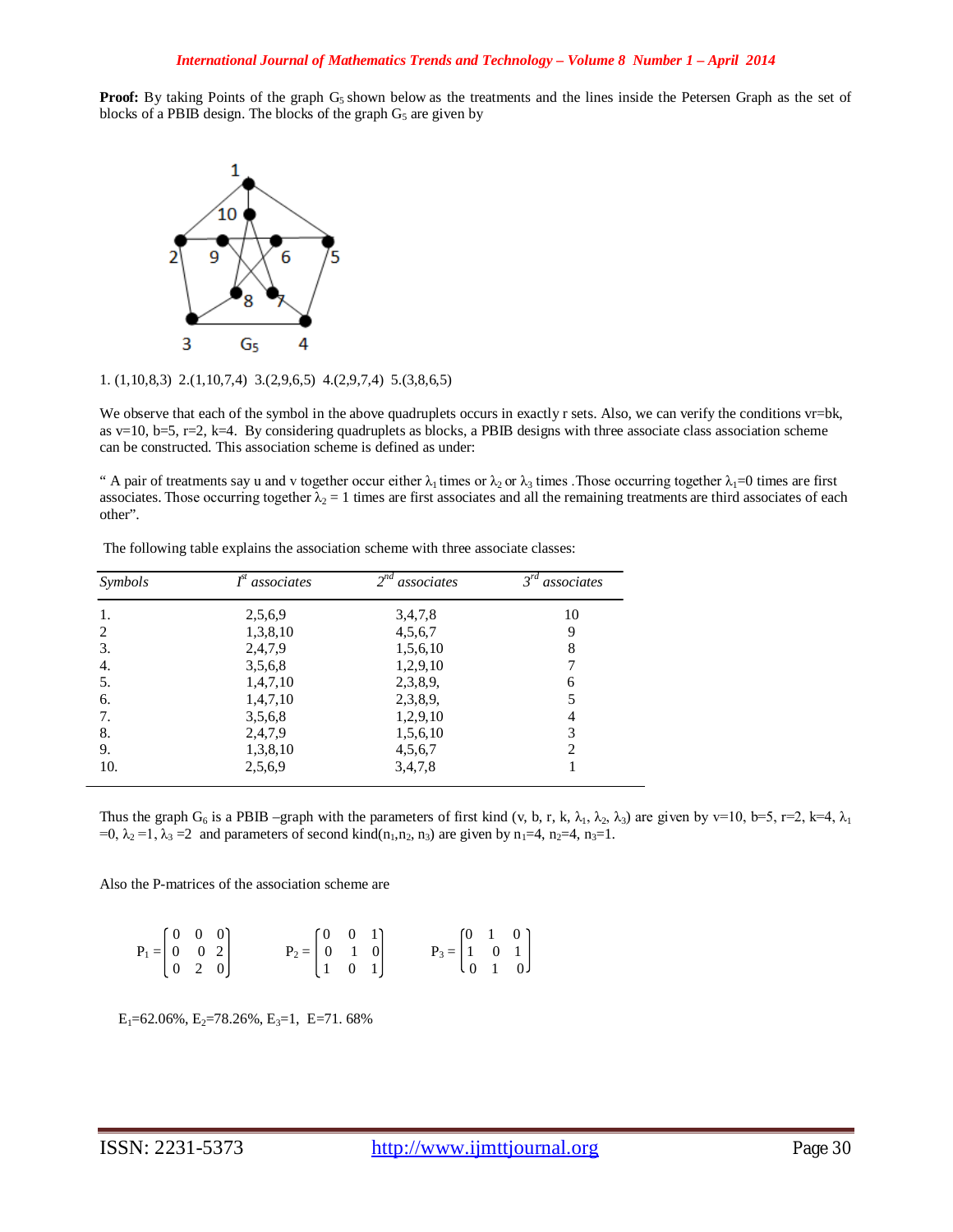### *International Journal of Mathematics Trends and Technology – Volume 8 Number 1 – April 2014*

**Theorem 3.6:** The graph  $G_6$  shown below is a PBIB design with three associate class association scheme.

**Proof:** By taking points of the graph  $G_6$  shown below as the treatments and blocks are all possible triangles in the graph  $G_6$ . The blocks of the graph  $G_6$  are given by

1.{1,2,6} 2.{1,6,4} 3.{3,4,6} 4.{1,2,5} 5.{2,5,3} 6.{3,5,4}



We observe that each of the above triangle triplets occurs in exactly r sets. Also, we can verify the conditions  $vr=bk$ , as  $v=6$ ,  $b=6$ ,  $r=3$ ,  $k=3$ . By considering all possible triangle triplets as blocks, a PBIB designs with three associate class association scheme can be constructed. This association scheme can be defined as under:

"A pair of treatments says u and v together occur either  $\lambda_1$  times or  $\lambda_2$  or  $\lambda_3$  times. Those occurring together  $\lambda_1$  times are first associates. Those occurring together  $\lambda_2$  times are first associates and all the remaining treatments are third associates of each other".

The following table explains the association scheme with two associate classes:

| Symbols        | $Ist$ associates | $2nd$ associates | $3rd$ associates |
|----------------|------------------|------------------|------------------|
|                |                  | 4,5              | 2,6              |
| $\overline{c}$ |                  | 3,6              | 1,5              |
| 3.             |                  | 2,6              | 4,5              |
| 4.             |                  | 1,5              | 3,6              |
| 5.             |                  | 1,4              | 2,3              |
| 6.             |                  | 2.3              |                  |

Thus the graph G<sub>6</sub> is a PBIB-graph with the parameters of first kind (v, b, r, k,  $\lambda_1$ ,  $\lambda_2$ ,  $\lambda_3$ ) are given by v=6, b=6, r=3, k=3,  $\lambda_1$ =0,  $\lambda_2 = 1$ ,  $\lambda_3 = 2$  and parameters of second kind  $(n_1, n_2, n_3)$  are given by  $n_1 = 1$ ,  $n_2 = 2$ ,  $n_3 = 2$ .

Also the P-matrices of the association scheme are

 $\begin{bmatrix} 0 & 0 & 0 \end{bmatrix}$   $\begin{bmatrix} 0 & 0 & 1 \end{bmatrix}$   $\begin{bmatrix} 0 & 1 & 0 \end{bmatrix}$  $P_1 = \begin{bmatrix} 0 & 0 & 2 \end{bmatrix}$   $P_2 = \begin{bmatrix} 0 & 1 & 0 \end{bmatrix}$   $P_3 = \begin{bmatrix} 1 & 0 & 1 \end{bmatrix}$  $[0 2 0]$   $[1 0 1]$   $[0 1 0$ 

 $E_1$ =63.33%,  $E_2$ =68.77%,  $E_3$ =81.40%, E=72. 00%